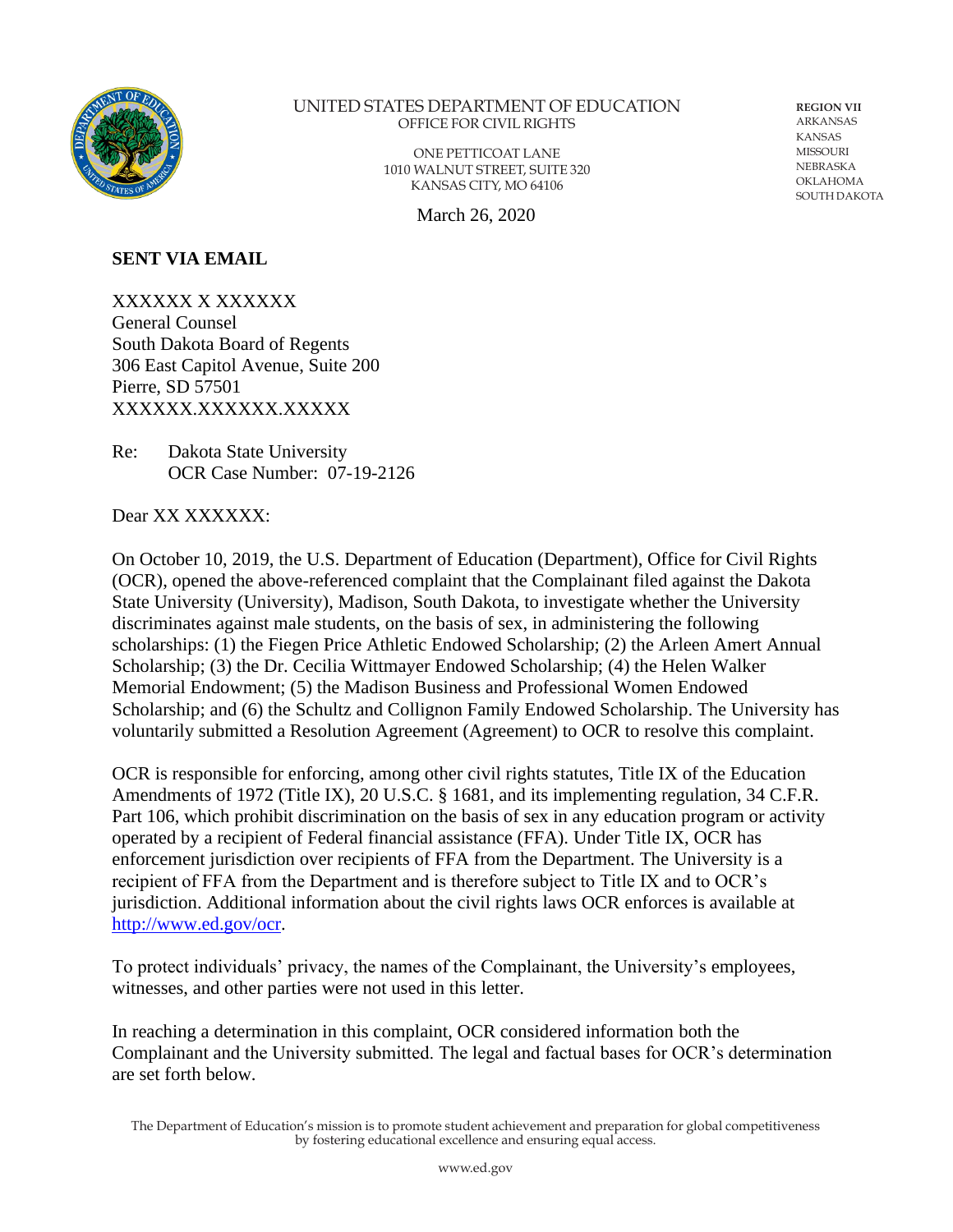## **Legal Standard**

The Title IX regulation at 34 C.F.R. § 106.31(a) states that no person shall, on the basis of sex, be excluded from participation in, be denied the benefits of, or be subjected to discrimination under any academic, extracurricular, research, occupational training, or other educational program or activity operated by a recipient of FFA. The Title IX regulation at 34 C.F.R. §  $106.31(b)(1)(2)(3)(4)$  and (7), states that, in providing any aid, benefit, or service to a student, a recipient shall not on the basis of sex,

(1) treat one person differently from another in determining whether such person satisfies any requirement or condition for the provision of such aid, benefit, or service; (2) provide different aid, benefits, or services or provide aid, benefits, or services in a different manner; (3) deny any person any such aid, benefit, or service; (4) subject any person to separate or different rules of behavior, sanctions, or other treatment; … and (7) otherwise limit any person in the enjoyment of any right, privilege, advantage or opportunity.

The provision of athletic scholarships or grants-in-aid is addressed in the regulation implementing Title IX at 34 C.F.R. § 106.37(c), which states that "to the extent that a recipient awards athletic scholarships or grants-in-aid, it must provide reasonable opportunities for such awards for members of each sex in proportion to the number of students of each sex participating in … intercollegiate athletics." In determining compliance with this provision, OCR examines whether the University made proportionately equal amounts of financial assistance (scholarship aid) available to the men's and women's athletics programs.

OCR calculates proportionality by dividing the amounts of aid available for the members of each sex by the numbers of male and female participants in the athletics program and comparing the results. An institution is considered to be in compliance if this comparison results in substantially equal amounts, or if a resulting disparity can be explained by adjustments to take into account legitimate, nondiscriminatory factors. If any unexplained disparity in the scholarship budget for athletes of either sex is one percent or less for the entire budget for athletic scholarships, there will be a strong presumption that such a disparity is reasonable and based on legitimate and nondiscriminatory factors.

Conversely, there will be a strong presumption that an unexplained disparity of more than one percent is in violation of the regulation implementing Title IX. OCR evaluates each case in terms of its particular facts. For example, at those colleges where 1% of the entire athletic scholarship budget is less than the value of one full scholarship, OCR will presume that a disparity of up to the value of one full scholarship is equitable and nondiscriminatory. Even if an institution consistently has less than a 1% disparity, the presumption of compliance with Title IX might still be rebutted if, for example, there was direct evidence of discriminatory intent.

### **Finding of Insufficient Evidence with Regard to the Fiegen Price Athletic Endowed Scholarship**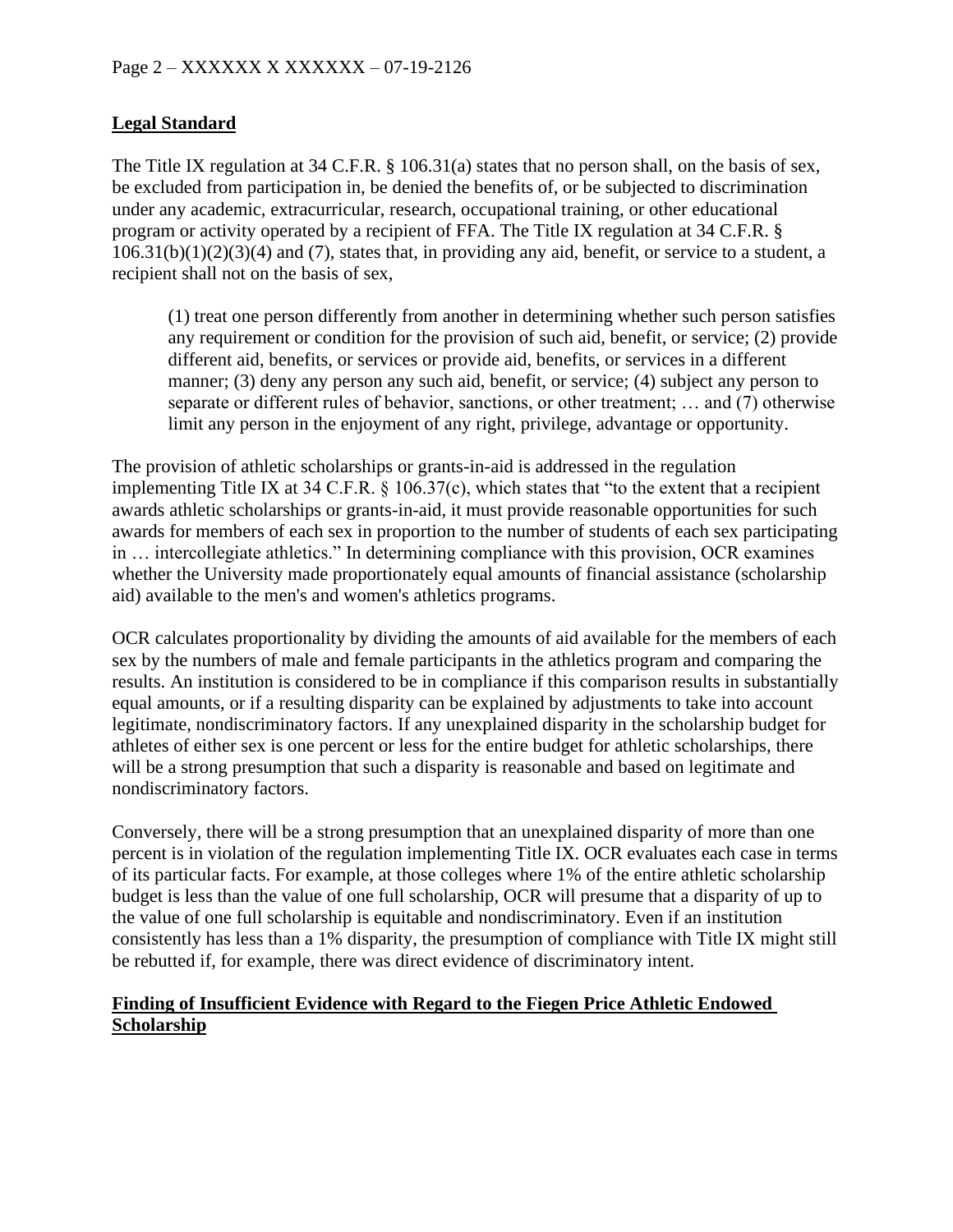Section 303 of OCR's Case Processing Manual  $(CPM)^1$  states that at the conclusion of an investigation, OCR will determine, using a preponderance of the evidence standard, whether there is insufficient evidence to support a conclusion of noncompliance, or the evidence supports a conclusion of noncompliance. When OCR determines that the preponderance of the evidence does not support a conclusion that the recipient failed to comply with applicable statute(s) and regulation(s), OCR will issue a letter of finding(s) to the parties explaining the reasons for its decision. Based on a preponderance of the evidence standard, OCR found insufficient evidence to conclude that the University violated Title IX as it relates to the Fiegen Price Athletic Endowed Scholarship.

During the investigation, the University told OCR that the Fiegen Price Athletic Endowed Scholarship, is a female-only athletic scholarship, but it had analyzed the scholarship under 34 C.F.R. 106.37(c), and determined that the scholarship, while restricted to female athletes, was offset/countered by the appropriate opportunity for students participating in men's athletics.

OCR conducted its own independent analysis of the Fiegen Price Athletic Endowed Scholarship to determine whether the University provides its athletes opportunities for financial assistance in proportion to the number of students of each sex participating in intercollegiate athletics. In academic year 2019-20, a total of 494 athletes participated in the University's athletics program. There were 339 males representing 69% of athletic opportunities and 155 females representing 31% of athletic opportunities. The University provided a total of \$836,953 in athletic financial assistance. Of this amount, \$587,979 or 70% went to male athletes who represented 69% of participants and \$248,974 or 30% went to female athletes who represented 31% of participants. There is a 1% statistical difference in the percentage of male and female athletes, and the amount of financial assistance awarded is therefore presumed to be reasonable and based on legitimate and nondiscriminatory factors.

OCR determined that in academic year 2019-20, female athletes did not receive athletic financial assistance in an amount that was substantially disproportionate to their respective rates of participation in the athletics program, and OCR has not identified any concerns with regard to the Fiegen Price Athletic Endowed Scholarship.

OCR has concluded that there is insufficient evidence to establish a violation of Title IX with regard to the Fiegen Price Athletic Endowed Scholarship, and is therefore closing this allegation of the complaint, effective the date of this letter.

# **OCR's Investigation to Date Regarding Non-Athletic Single-Sex Scholarships**

OCR reviewed the webpage descriptions of the five remaining non-athletic single-sex scholarships and found that they were published as being restricted to female students.

During the investigation, the University provided OCR data which showed that the Complainant had also previously communicated with the University regarding these allegations. Documents provided by the University showed that, upon learning of the allegations from the Complainant, the University conducted a detailed review of all scholarships offered or administered by the

<sup>&</sup>lt;sup>1</sup> The Case Processing Manual is available on OCR's website at <https://www2.ed.gov/about/offices/list/ocr/docs/ocrcpm.pdf.>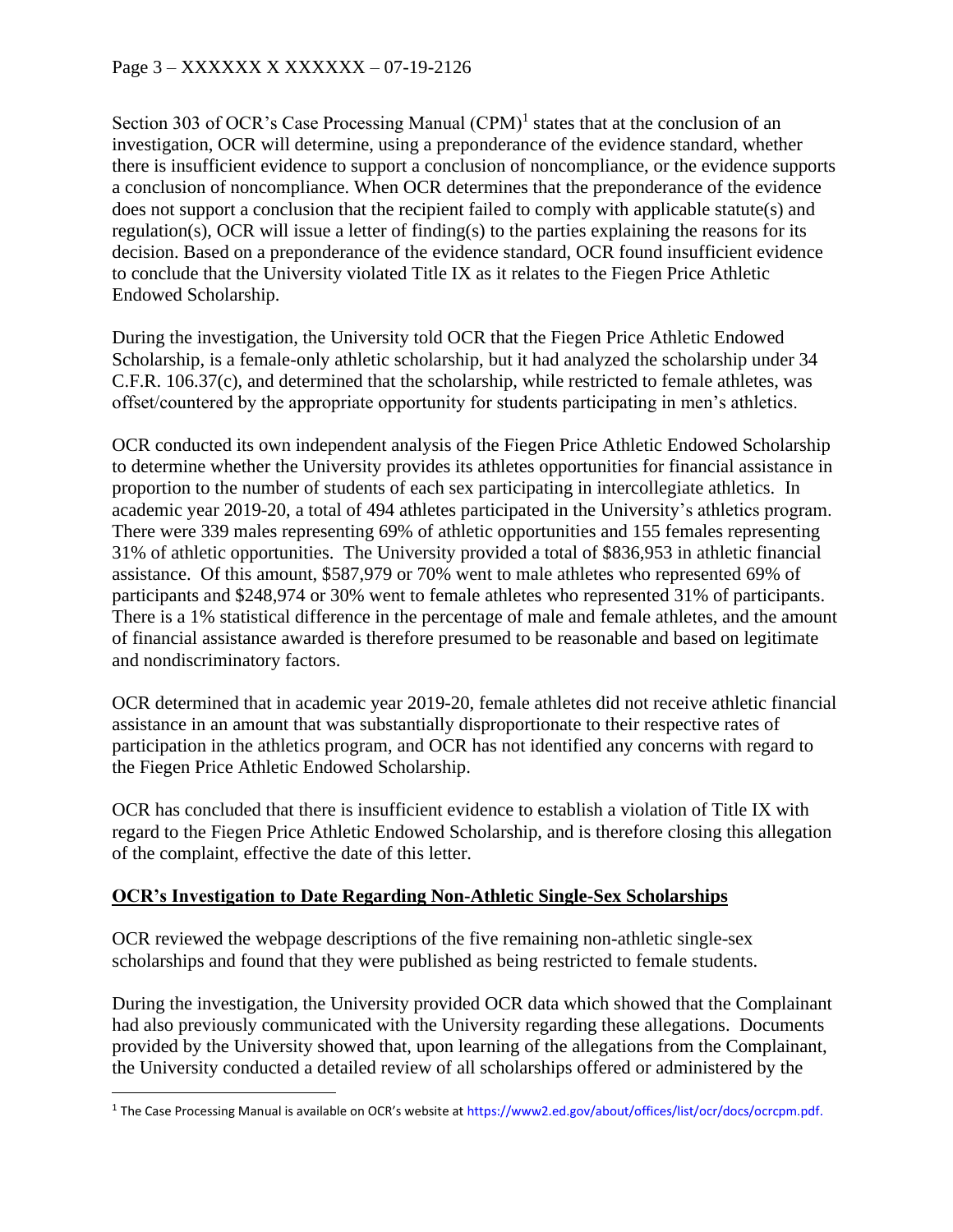University and determined that some of the scholarships were restricted to female students. The University told OCR that it then contacted the donors associated with those scholarships, and with the exception of the Fiegen Price Athletic Endowed Scholarship, began implementing revisions to those scholarships in order to remove any restrictions based on sex. 2

After receiving that information from the University, OCR reviewed the University's scholarship webpages, and determined that the University had removed all references to sex on the published scholarship descriptions, except for the Fiegen Price Athletic Endowed Scholarship.

The University advised OCR that it has been working to implement a plan for ensuring that the five non-athletic scholarship programs identified in the complaint, along with the three additional scholarships identified by the University, are revised and administered in a manner that ensures that students are eligible to compete for such scholarships without regard to sex. The University also agrees to provide a plan to OCR with a timeline to continue and complete that effort.

# **Resolution of Remaining Allegations**

Prior to the completion of OCR's investigation into the remaining allegations of the complaint, the University indicated its interest in entering into a voluntary resolution agreement with OCR pursuant to Section 302 of OCR's Case Processing Manual. <sup>3</sup> OCR determined that such a resolution would be appropriate with respect to the non-athletic scholarships identified during its investigation, since the existence of the non-compliant scholarships at the time of the Complainant's initial allegation raised Title IX concerns. The University signed an Agreement (copy attached) on January 29, 2020, which, when fully implemented, will resolve OCR's concerns. The Agreement requires the University to develop and implement a plan and a proposed timeline to revise all non-athletic sex-restricted financial aid programs or benefits administered by or on behalf of the University to ensure that students are eligible to compete for the financial aid or benefit without regard to sex. For more information, please consult the Agreement.

OCR considers this complaint resolved effective the date of this letter and will monitor the University's implementation of the Agreement. When OCR concludes the University has fully implemented the terms of the Agreement, OCR will close the complaint. If the University fails to carry out the Agreement, OCR may resume its investigation.

Recipients of federal funds are prohibited from intimidating, threatening, coercing, or discriminating against any individual for the purpose of interfering with any right or privilege secured by federal civil rights law. Complaints alleging such retaliation may be filed with OCR.

Under the Freedom of Information Act, it may be necessary to release this document and related

<sup>&</sup>lt;sup>2</sup> During the review process the University identified three additional scholarships which raised Title IX concerns (the Dr. Richard and Marilyn Belatti Endowment Scholarship; SBS CyberSecurity and Gamewell Family Endowed Scholarship; and Streff Family Endowed Scholarship). During its investigation, OCR checked and confirmed that these additional scholarship descriptions were also adjusted to remove any restrictions based on sex of the scholarship applicant.

<sup>&</sup>lt;sup>3</sup> The Case Processing Manual is available on OCR's website at [https://www2.ed.gov/about/offices/list/ocr/docs/ocrcpm.pdf.](https://www2.ed.gov/about/offices/list/ocr/docs/ocrcpm.pdf)